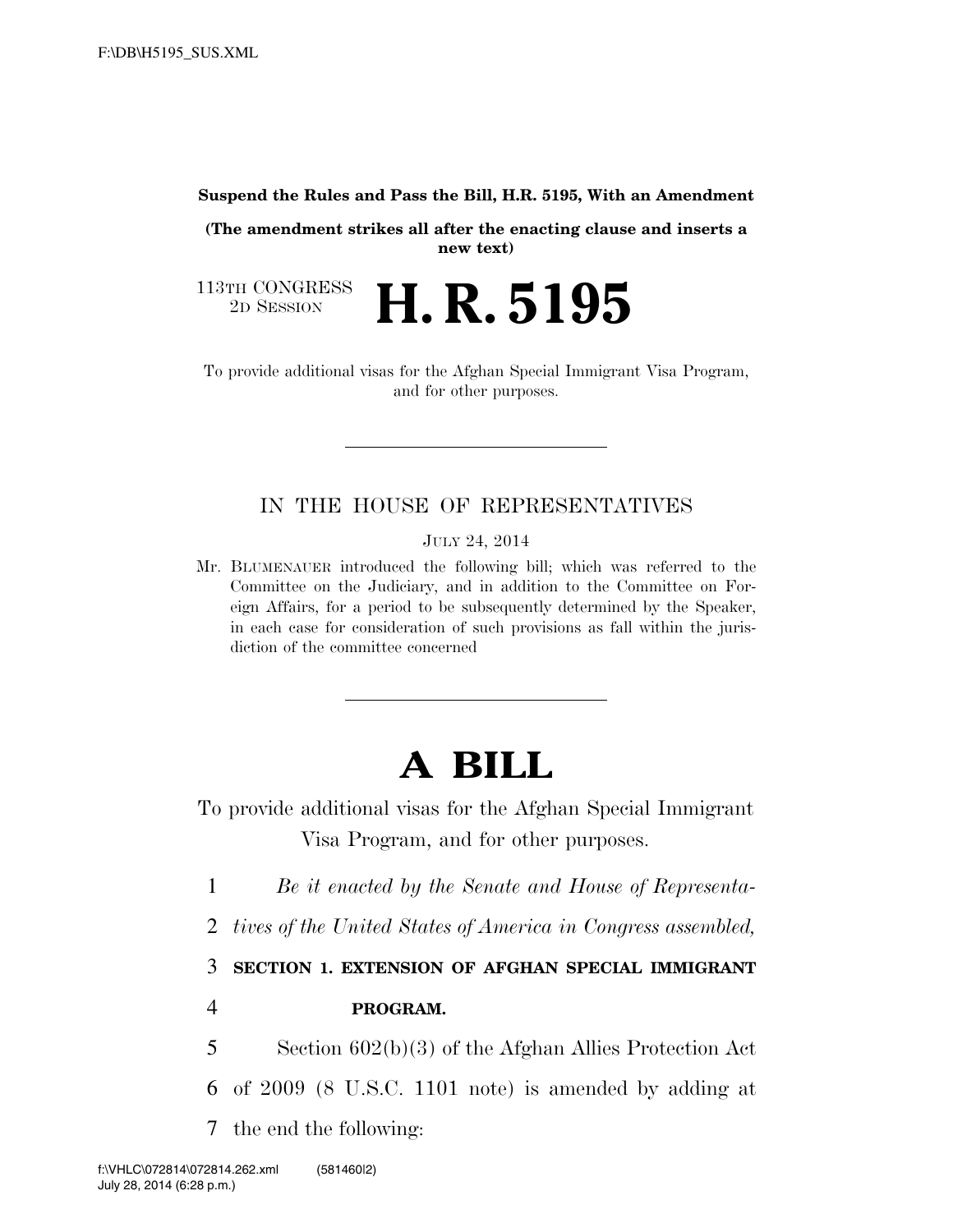F:\DB\H5195\_SUS.XML

2

| $\mathbf{1}$   | "(E) SPECIAL RULE FOR END OF CAL-             |
|----------------|-----------------------------------------------|
| $\overline{2}$ | ENDAR YEAR 2014.                              |
| 3              | "(i) IN GENERAL.—During the period            |
| $\overline{4}$ | beginning on the date of the enactment of     |
| 5              | this subparagraph and ending on Decem-        |
| 6              | ber 31, 2014, an additional $1,000$ principal |
| 7              | aliens may be provided special immigrant      |
| 8              | status under this section. For purposes of    |
| 9              | status provided under this subparagraph—      |
| 10             | "(I) the period during which an               |
| 11             | alien must have been employed in ac-          |
| 12             | cordance with paragraph $(2)(A)(ii)$          |
| 13             | must terminate on or before Decem-            |
| 14             | ber 31, 2014;                                 |
| 15             | "(II) the principal alien seeking             |
| 16             | special immigrant status under this           |
| 17             | subparagraph shall apply to the Chief         |
| 18             | of Mission in accordance with para-           |
| 19             | graph $(2)(D)$ not later than December        |
| 20             | $31, 2014;$ and                               |
| 21             | "(III) the authority to provide               |
| 22             | such status shall terminate on Decem-         |
| 23             | ber 31, 2014.                                 |
| 24             | CONSTRUCTION.—Clause<br>``(ii)<br>(i)         |
| 25             | shall not be construed to affect the author-  |